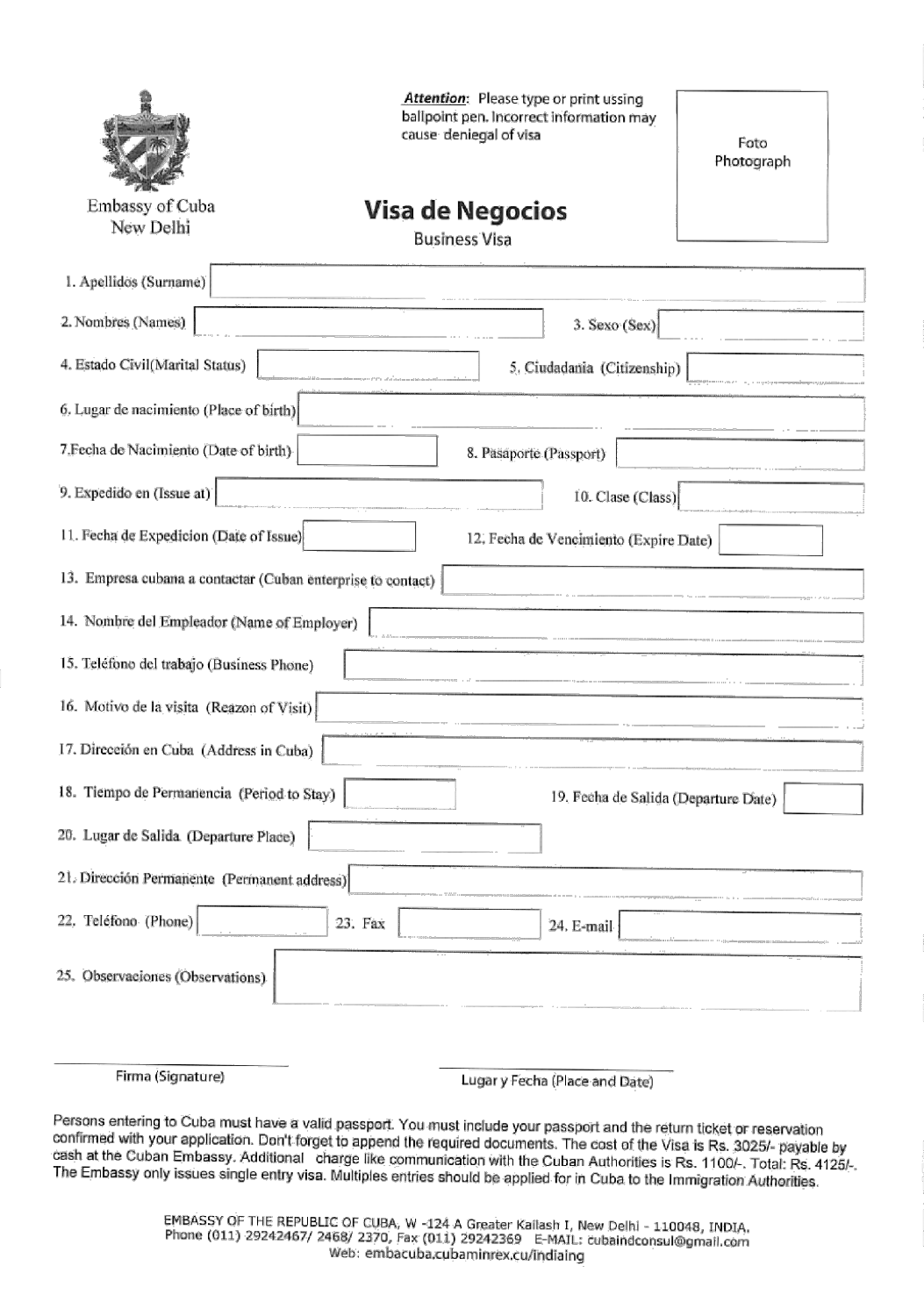

## **LEGALIZATION AND CERTIFICATION OF DOCUMENTS**

To attest any document in the Consular Section of The Embassy of Cuba the process is as follows:

- 1. The original should be written in English and translated into Spanish.
- 2. After that, both, the English and the Spanish versions, should be attested first by the Chamber of Commerce and second, by the Ministry of External Affairs, Government of India.
- 3. In the case the company needs to keep the original, before taking the document for attestation to the said institutions, the company should take it to a notary who will certify that the photocopy is a TRUE COPY OF THE ORIGINAL.

After that process is finished, the document can be presented to the Consular Section of the Cuban Embassy for attestation. The total fee for each document is Rs. 12 100.

**Note:** in the case of the translation into Spanish, it is very important that the translator sign the document and state there his/ her name, his/ her address and the name of the Institution for which he/she works (if any, of course).

If, for any reason, the attestation is to be done the same day the document is presented to this Consular Office, the Company should pay an extra fee of Rs.1 375

(In case of any doubt, the company should contact us.)

## **EMBASSY OF CUBA** W-124 A, Greater Kailash-I. New Delhi 110048 Tel No.: 2924 2467/468/470. Fax: 011-2923 2469 Email: consulcuba@vsnl.net

**\_\_\_\_\_\_\_\_\_\_\_\_\_\_\_\_\_\_\_\_\_\_\_\_\_\_\_\_\_\_\_\_\_\_\_\_\_\_\_\_\_\_\_\_\_\_\_\_\_\_\_\_\_\_\_\_\_\_\_\_\_\_\_\_\_\_\_\_\_\_\_**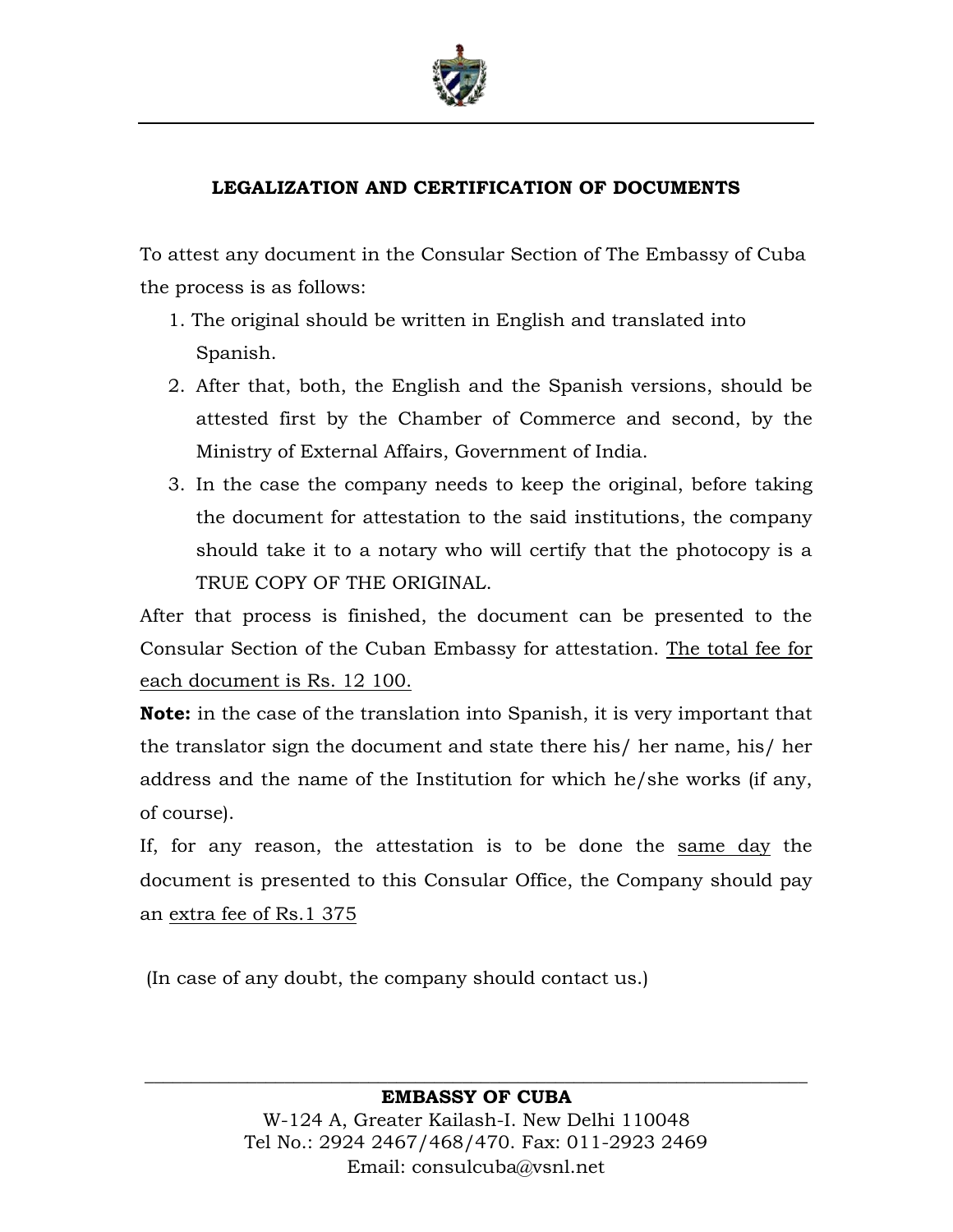

## **Certification of the Police Clearance Required**

The certification of this document is granted by the Department of Central Registration of Sanctioned People, which belongs to the Ministry of Justice. This procedure is done through the Ministry of Foreign Affairs.

The data that are required for this application are the following:

- 1. The person's name (s) and surnames
- 2. Birthplace.
- 3. Date of birth
- 4. Civil Status (Married, Single, Widow)
- 5. Color of the skin
- 6. Citizenship
- 7. Passport number
- 8. Temporary ID of your document while in Cuba
- 9 Address in Cuba
- 10. Name of the company
- 11. Registration of the company
- 12. Period working in the company
- 13. Address of the Company
- 14. Managers of the company
- 15. Profession
- 16. Father's name
- 17. Mother's name.